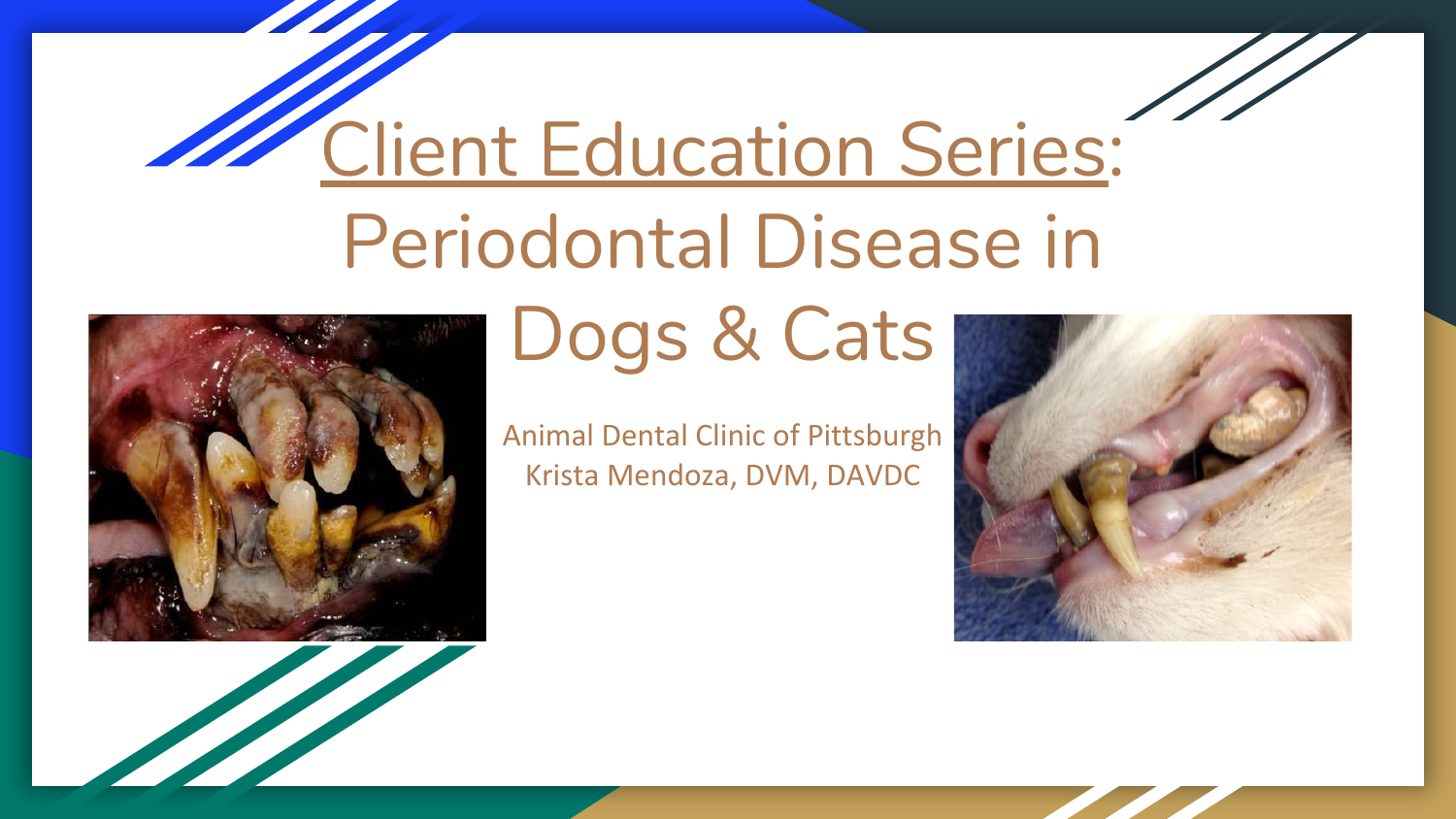## What is Periodontal Disease?

**By 3 years of age, over 75% of dogs and cats have disease of the teeth and gums called periodontal disease. The process starts when bacteria in the mouth combine with food and saliva to form plaque. When plaque is not removed from the tooth surface, it mixes with minerals in saliva, which creates a hard substance called tartar or calculus. Once this hard layer is formed, it is no longer easily removed with dental home care. Tartar in pets is often visible by owners as brown, gray, or yellow discoloration on the teeth.** 

**Although tartar is unsightly on the tooth surface, it is what happens beneath the gums that is the most important part of periodontal disease. Plaque bacteria move deeper under the gums and release toxins, which destroy tissue and activate the body's immune system. As the disease progresses, teeth become loose and dental abscesses form. With advanced infection, bacteria in the mouth gain access to the bloodstream and travel through the body. Signs of dental disease in dogs and cats are bad breath, difficulty eating, sensitivity when chewing, reluctance to eat hard food, avoiding toys, anorexia, weight loss, behavior changes, drooling, bleeding from the mouth, pawing at the face, and swelling along the muzzle or jaw.**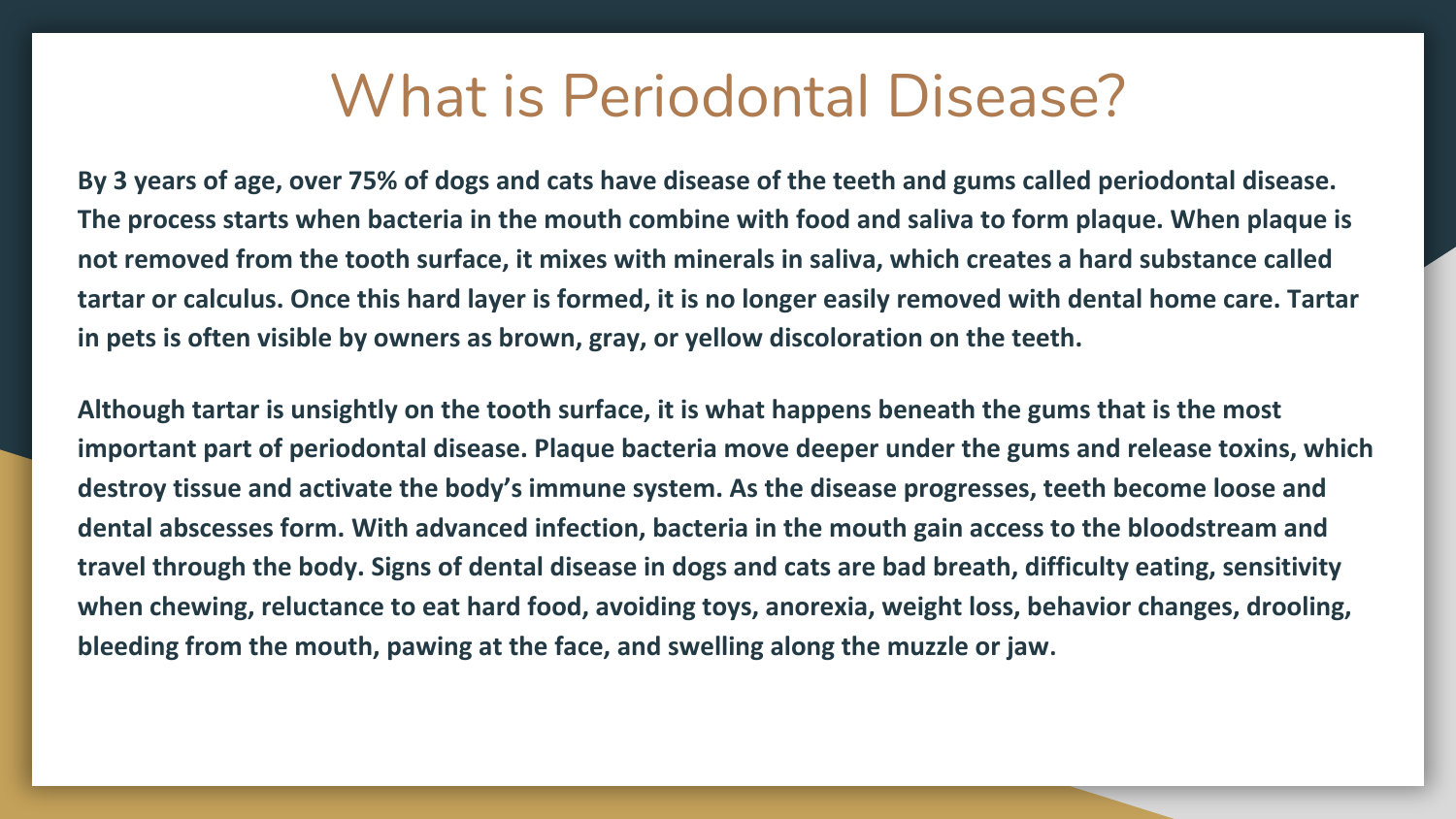# Periodontal Pocket (PP) & Attachment Loss (AL)

Teeth are held in a bony socket (alveolus) by a periodontal ligament and the gingival (gum) covers the bone.

When all the tissues are healthy, normal measurements around the gums next to teeth (called the sulcus) are 2-3 mm in dogs and 0.5 mm in cats.

With disease, bacteria and the animal's immune response cause tissue damage and pockets of infection are formed.

Attachment loss (AL) is measured as a % of loss by noting where the tissues should be vs where they really are along the tooth to the end of the root.

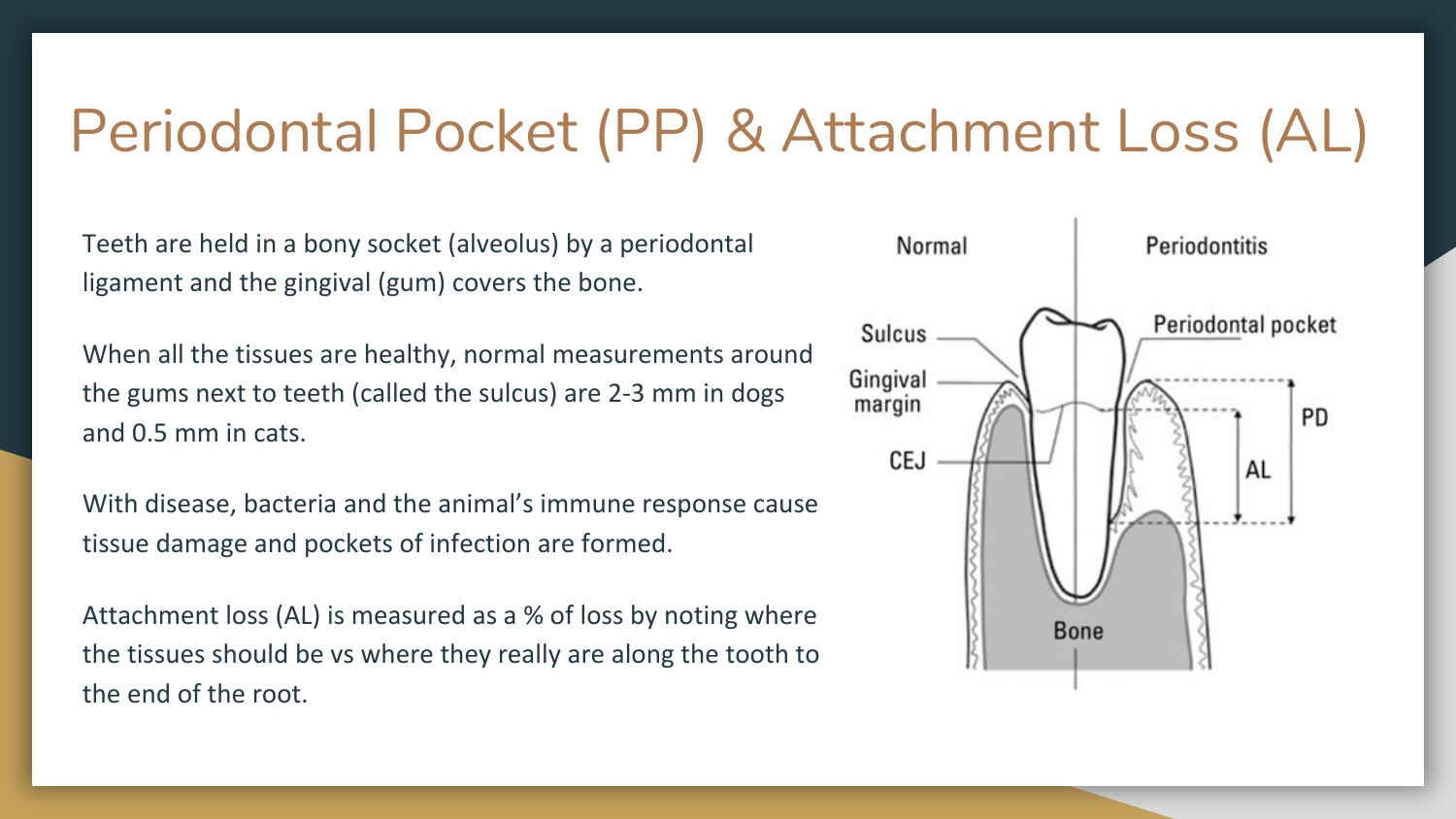# 4 Stages of Periodontal Disease (PD)

**Stage 0 (PD 0): Clinically normal** 

**Stage 1 (PD 1): Gingivitis only No attachment loss (AL)** 

**Stage 2 (PD 2): Early periodontitis Less than 25% AL** 

**Stage 3 (PD 3): Moderate periodontitis 25-50% AL** 

**Stage 4 (PD 4): Advanced periodontitis Over 50% AL**

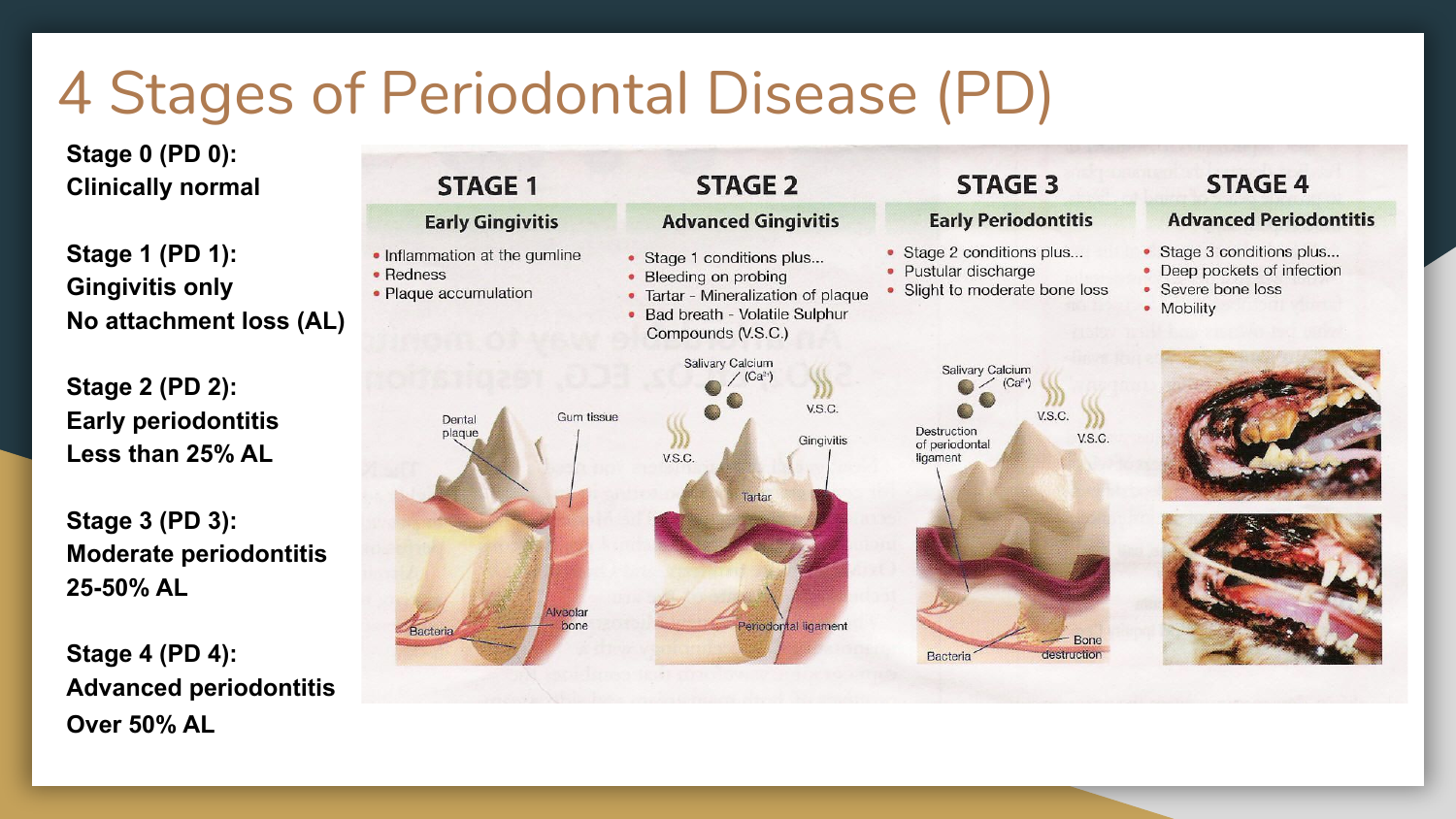#### **Periodontal Disease in Dogs and Cats**

#### Stage 1 - Gingivitis

Margin of attached gingival (gum) is inflamed and swollen. Plaque covering teeth. Treatment can reverse condition.

#### **Stage 2 - Early Periodontitis**

Entire attached gum is inflamed and swollen. Mouth is painful and odour begins to be noticeable.

Professional treatment and home dental care can prevent this from becoming irreversible.

#### Stage 3 - Moderate Periodontitis

Cherry red and bleeding attached gum is being destroyed by infection and calculus (tartar). Sore mouth affects eating and behaviour. Bad breath is present. Beginning of periodontal disease. May be irreversible.

#### **Stage 4 - Advanced Periodontitis**

Chronis bacterial infection is destroying the gum, tooth and bone.

Bacteria may be spreading throughout the entire body via the bloodstream and may damage the kidneys, liver and heart.























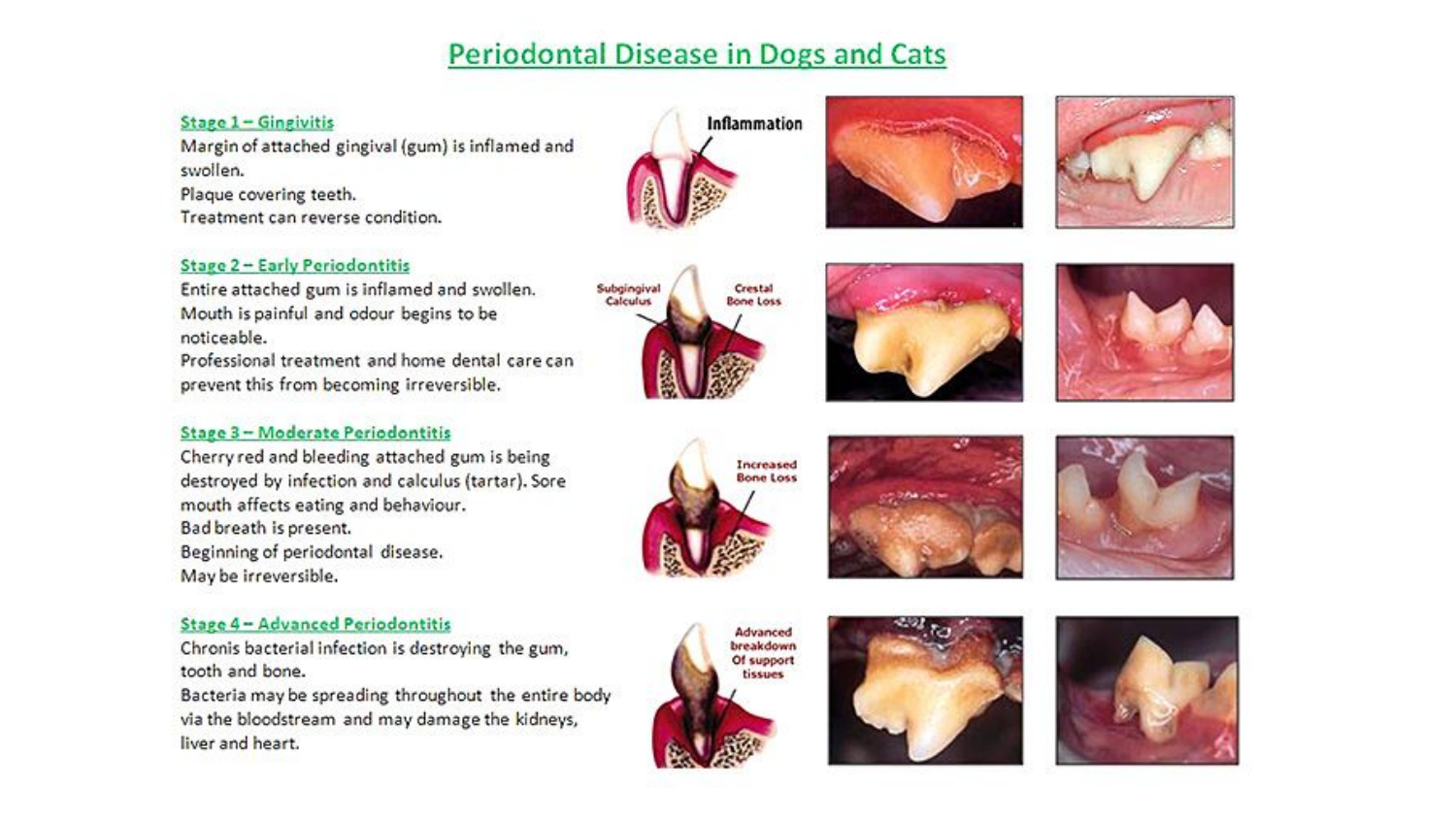### Treatment Considerations for Periodontal Disease

**Treatment for periodontal disease depends on the extent and severity of infection.** 

**A professional veterinary dental cleaning to remove plaque and tartar should always be performed under general anesthesia to thoroughly clean and polish the teeth and treat below the gum line in a pain-free manner while protecting the animal's airway.** 

**Dental radiographs taken under general anesthesia are an essential tool when determining the degree of infection hidden along the roots and bone, and if treatment options other than extraction of teeth are possible.** 

**The animal's overall health and owner's willingness to provide home dental care are important factors to consider. Any teeth that are loose or have significant infection should be removed.** 

**The goal with any dental treatment should be a healthy, functional, pain-free mouth.**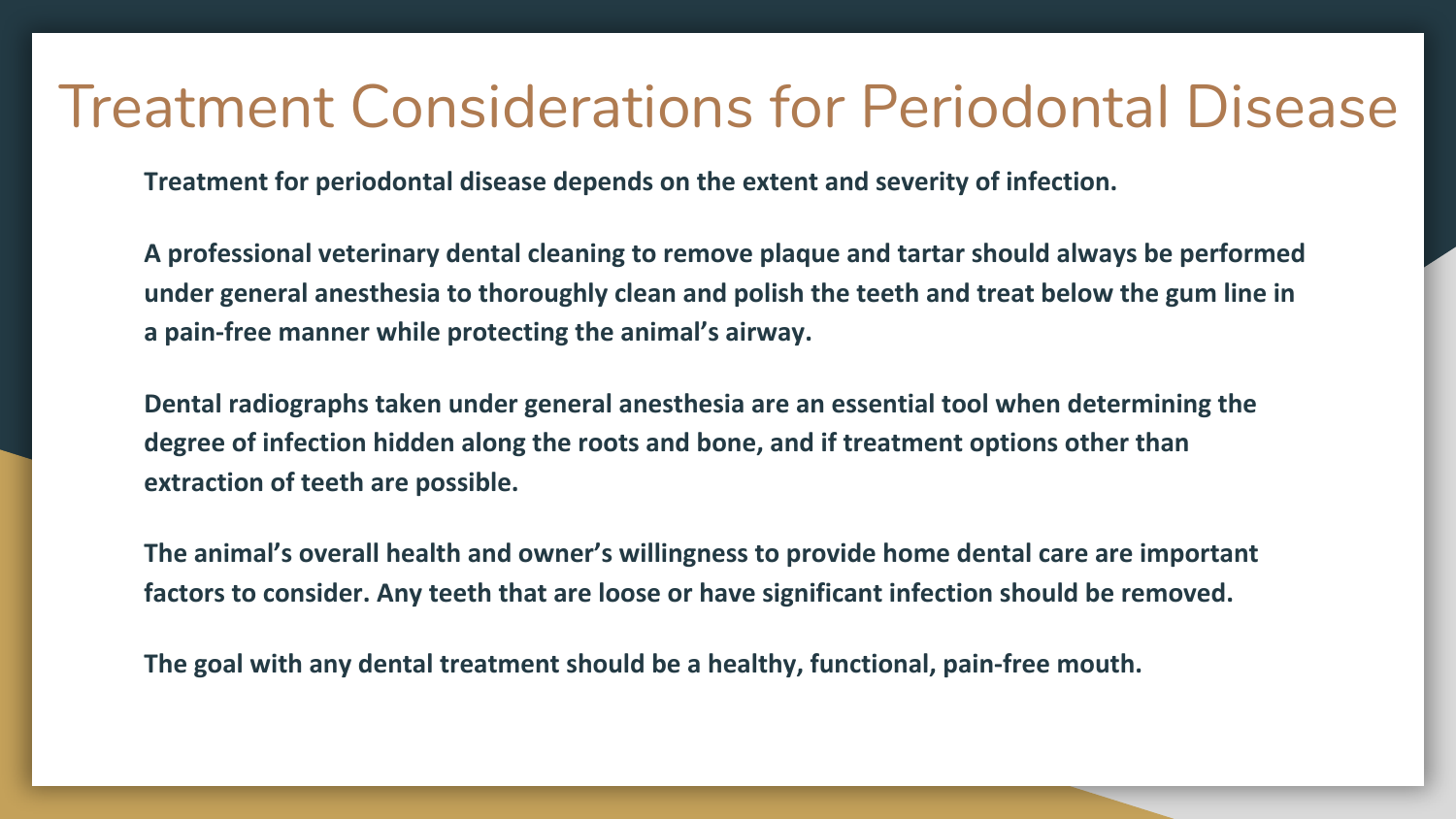## Treatment options for Periodontal disease

**Professional Dental Scaling and Polish**

**Under the gum line cleaning (root planing and subgingival curettage) for small pockets**

**Placement of antibiotic gels into moderate pockets**

**Periodontal Flaps, Bone graft and guided tissue regeneration only done in select cases**

**Extractions - necessary in areas of severe infection and bone loss to prevent ongoing infection bone destruction** 



Applying antibiotic gel to cleaned pocket

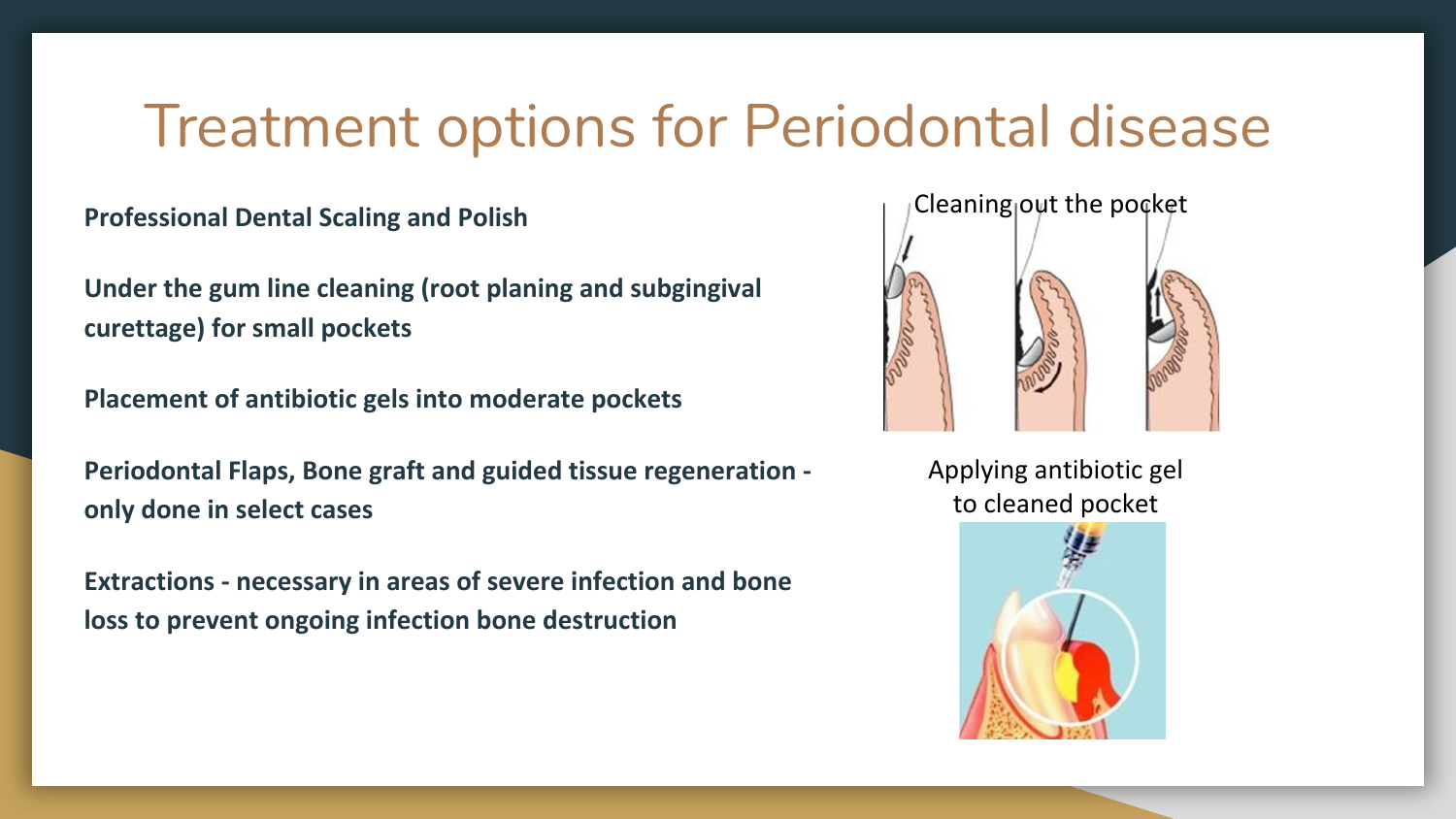# Preventing Periodontal Disease

**The key to preventing periodontal disease is plaque removal, which is done with HOME DENTAL CARE.** 

**The gold standard in home dental care for animals is daily tooth brushing, but less than 2% of pet owners brush their pets' teeth. Toothpaste specially formulated for dogs and cats should always be used because it is fluoride free.** 

**Brushless gels and oral sprays with enzymes are useful in cases where the owner can only get into the pet's mouth for a short period of time.** 

**Healthy chewing with dental-formulated diets and treats can help mechanically cleanse the teeth like a brush. Avoid offering very hard objects (antlers, pig hooves, "indestructible" hard plastic chews, etc.) to your pet to chew on as these may fracture teeth.** 

**Water and food additives are another option to introduce enzymes that control plaque in your pet's mouth while eating and drinking. These are typically stress-free options, but it is important to monitor and make sure your pet is not changing their intake with the additives.** 

**It is very important to avoid products with a high alcohol content, which can burn sensitive gum tissue, or xylitol, a sugar substitute that is toxic to animals.**